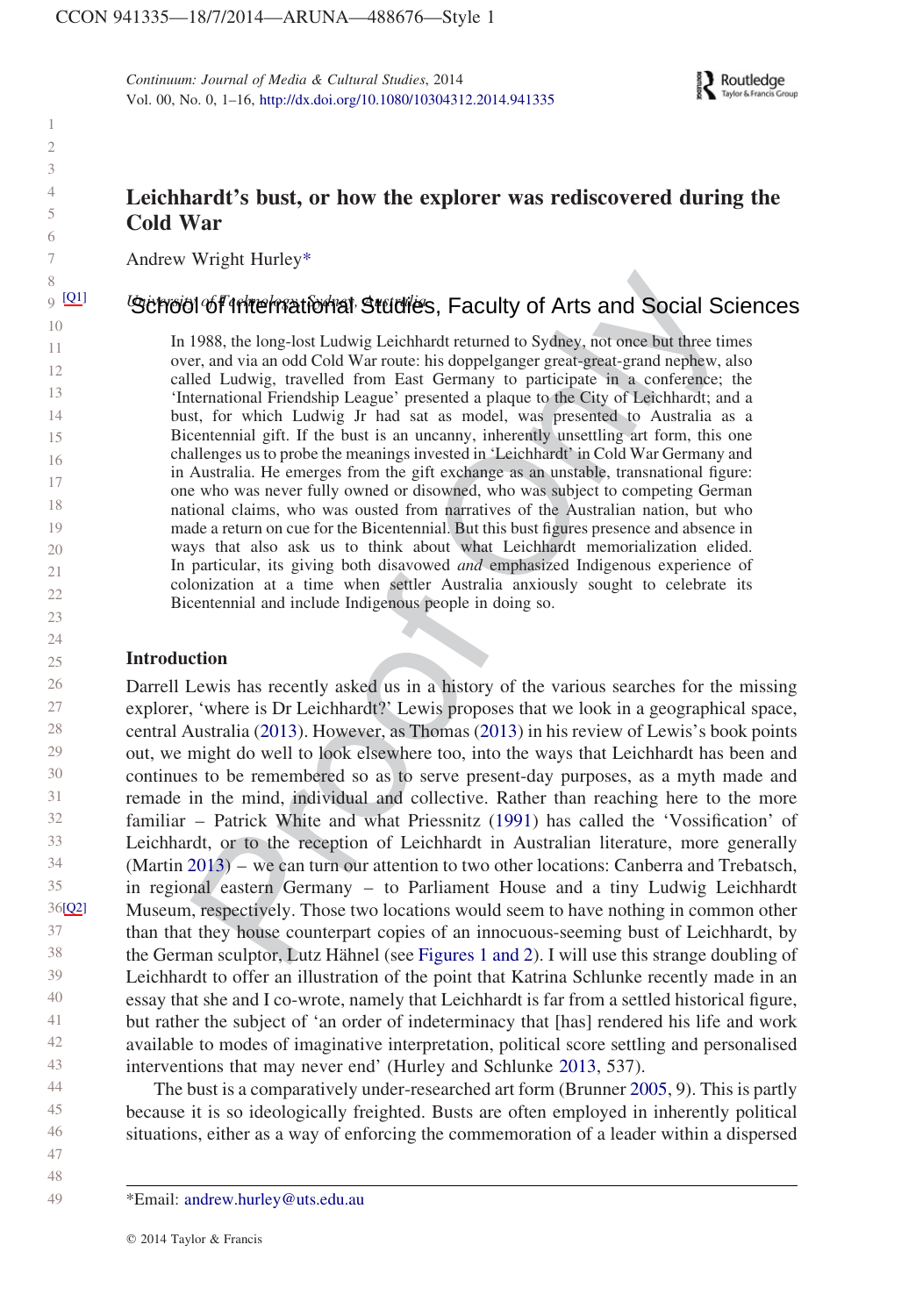<span id="page-1-0"></span>

Figure 1. Lutz Hähnel's Leichhardt bust, in situ in Trebatsch, Germany. Picture: Uta von Lonski, reproduced with permission.

empire, or as a symbolic gift from one state to another. In the case of Hähnel's bust, its ideological freight is compounded by the fact that it was the gift of a communist state that no longer exists and, from an Australian perspective, is not greatly mourned. It might not be a bust of Stalin, but it is inscribed with the name of the last East German communist party secretary, Erich Honecker, and it cannot dissociate itself from the German Democratic Republic (GDR), or from the Cold War context of its giving. Aesthetically, that evokes the notion of 'party-minded' socialist realism, according to which Hähnel's bust would not so much be a naturalist portrayal of a real person, but rather a depiction of Leichhardt's 'type', who could then be read within a socialist master narrative ([Groys](#page-14-0) [\[1992\] 2012, 438,](#page-14-0) see also [Clark \[2001\] 2012\)](#page-14-0). The fact that Leichhardt Sr was not the actual model for the bust would therefore be beside the point from the perspective of socialist realism; it would, in fact, be entirely appropriate. In Australia, Hähnel's bust has,



Figure 2. Hähnel's model of the bust, displayed at an exhibition on Leichhardt curated by Heike Hartmann at Schloss Branitz, Cottbus, between 4 May and 31 October 2013. Picture: Heike Hartmann, reproduced with permission.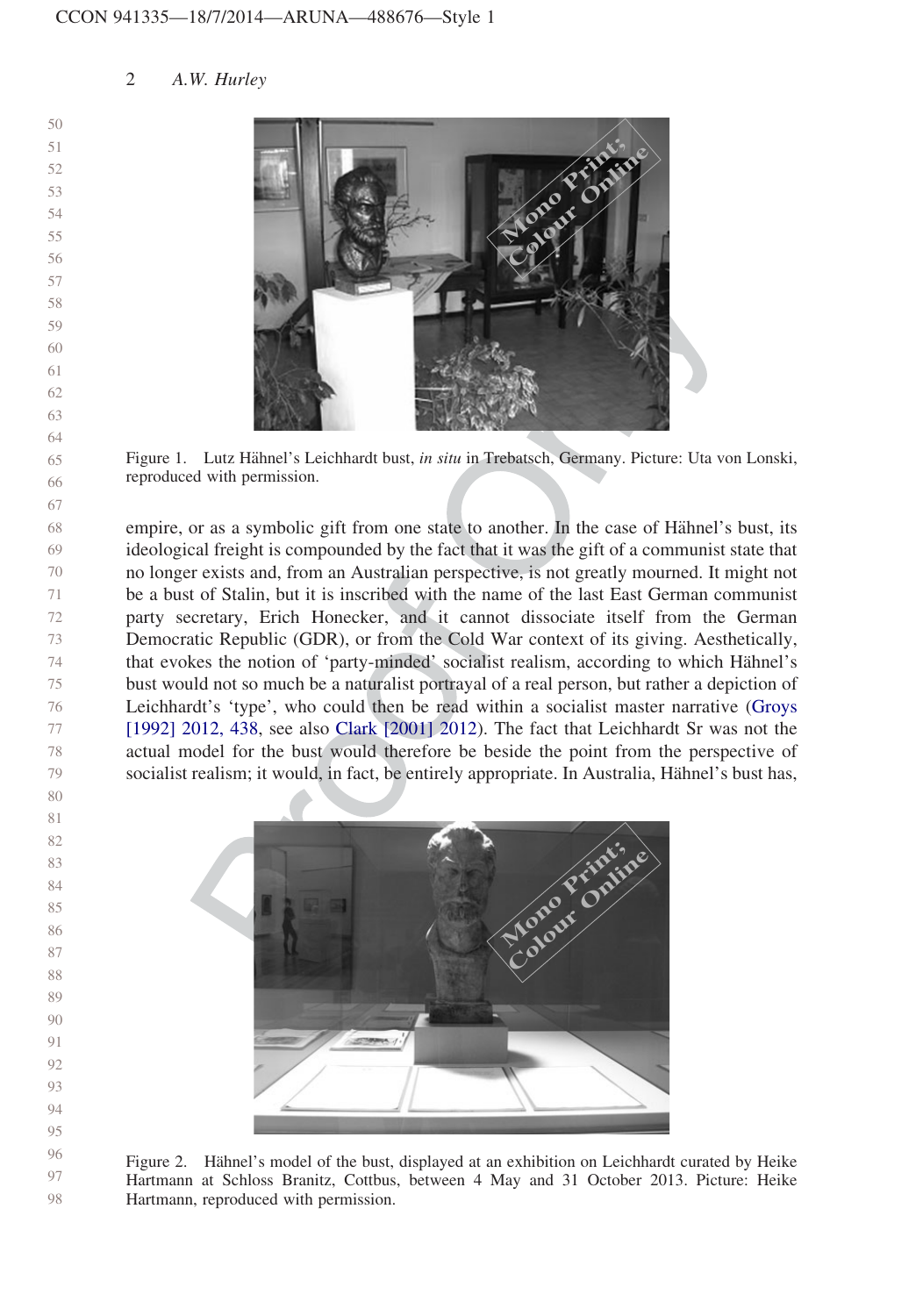until recently, remained largely unseen, the victim of space concerns in the Parliamentary gifts display area and the demise of the GDR as a state needing to be diplomatically  $a^2$  accommodated.<sup>[1](#page-12-0)</sup> Its double in sleepy Trebatsch lives a secluded but altogether more public life. It is unclear whether it still evokes the socialist realist codes within communist-era socialized viewers. 

The bust is also an art form associated with the idea of staging personality, and with the outdated idea of 'monumental history' that has decreased in popularity in this country since the second half of the twentieth century (Davison [1988\)](#page-14-0). It is not insignificant that the Parliament House art collection contains only a small number of busts, and most of these were acquired prior to mid-century (Jones, Haynes, and Barron [1993](#page-14-0)). Not so the GDR, where there was already a nineteenth-century inheritance of reverence for 'great national heroes of spirit', and where monumental busts of figures like Marx and Lenin retained a key place in the country's aesthetic regime.<sup>[2](#page-12-0)</sup> Recall, for example, the sevenmetre-high bust of Marx erected in Chemnitz (then Karl-Marx-Stadt) in 1971 (see Figure [3](#page-12-0)).<sup>3</sup> But the bust is also connected with the notion of the 'great hero' and with ideas of subject-hood that have become discredited in recent times. What is more, busts only represent the 'top half', and in most cases the head. On an orthodox critical reading, this truncates the individual, reducing him or her to a physiognomy or 'character' that inherently devalues the body (Kohl [2005\)](#page-15-0). However, this widespread tendency to 



Figure 3. Sculptor Lev Kerbel's Karl Marx bust, Chemnitz. Photographer: Reinhard Höll, permission granted under creative commons.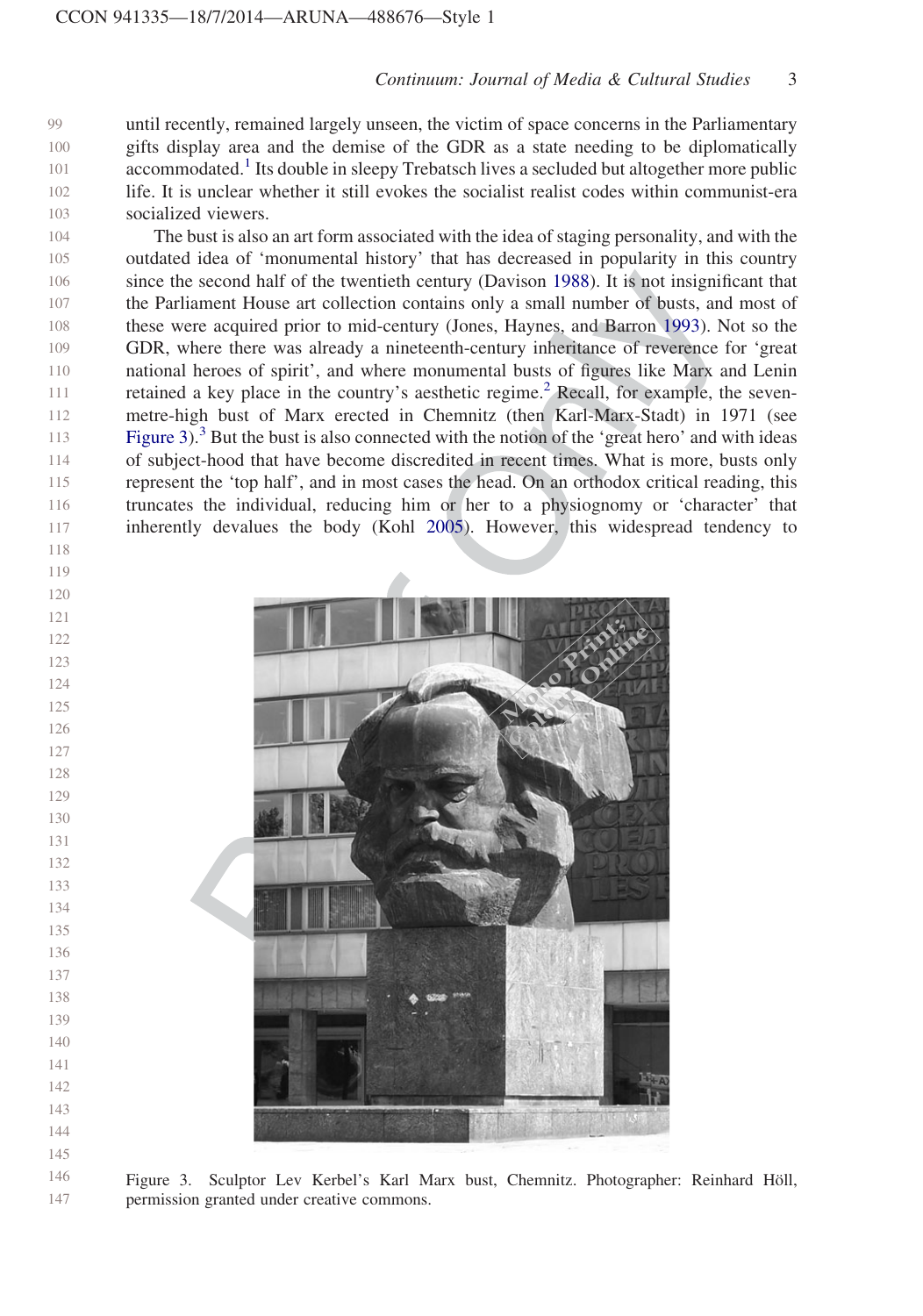disregard the bust also cuts short the uncanny potentialities residing in something which is, after all, a type of severed head. 148 149

More recent scholarship suggests that there can be something simultaneously fascinating and disconcerting about the bust. When it is mimetic, we can be fascinated by the likeness, but then irritated by the truncation. Why cut there? What about the body? This approach posits the contemplation of a bust as an act where the recipient can be challenged into an active mode of engagement. (Whereas a two-dimensional portrait can be regarded passively, this scholarship suggests a striking three-dimensional bust begets a conversation [Kohl [2005,](#page-15-0) 11].) There is also the fact that busts were often modelled from death masks – 'undying faces' – somehow uncannily rendering the dead living again (Benkard [1927\)](#page-13-0). Scholars have also argued that the ostensibly simple commemorative role of the bust is quite uncanny: the object that is 'there' is concerned with remembering a 'great' individual, but that individual is 'not there', nor is his or her body. 150 151 152 153 154 155 156 157 158 159 160

Ken Gelder and Jane M. Jacobs have demonstrated in *Uncanny Australia* that [Freud's](#page-14-0) ([1919] 1999) concept of the 'unfamiliar familiar' can be usefully applied to contemporary Australia, and especially to capture the 'unsettling' 'soliciting' that Indigenous lore performs in the settler Australian context. By contemplating the ways the Indigenous secret/sacred has figured within contemporary discourse, they focus not solely on the feelings of fear that this 'unfamiliar familiar' can and has evoked, but rather advance the idea that the disconcerting-ness of the uncanny can be productive in a political sense. Their overall aim is to 'think through the uncanny implications of being in place and "out of place" at precisely the same time'. (Gelder and Jacobs [1998,](#page-14-0) 139) Some of these ideas can also be expanded to encompass other cultural presences/ absences, like the one represented by Leichhardt, a figure who, as Schlunke observes, contributed to both the exploration and settlement of Australia, and who was very much invested in 'established race relations and land politics', but was also long regarded as 'strange' and somehow ill 'fits' dominant Australian narratives of self, because he keys 'an alternative history of incipient cultural diversity, intellectual dreaming, and real science' (Hurley and Schlunke [2013,](#page-14-0) 537–538).  $16[Q3]$  $17[Q4]$ 161 162 163 165 166 167 168 169 170 171 172 173 174 175

Even if Hähnel's Leichhardt bust might not give rise to feelings of fear, it is in two senses a 'double', another classic hallmark of the uncanny. There is a copy in Trebatsch and one in Canberra. The object also represents Leichhardt Sr through his physical double, Leichhardt Jr, a fact that 'strikes' us as viewers when we see images of both men together, as in two newspaper articles that were published in East Germany and Australia in 1988. At that time, journalists referred to the 'frappierender Ähnlichkeit' (astonishing similarity) and 'striking resemblance' between Ludwig Sr and Ludwig Jr (Corleis [1988;](#page-14-0) Warren [1988](#page-15-0)). But the representation through the double also reminds us that, like many other visual representations of Leichhardt Sr, the closer one looks, the further one gets from any 'authentic' representation.<sup>[4](#page-12-0)</sup> Leichhardt Sr's physical body disappeared without a trace in 1848. Ever since, it has been both nowhere but simultaneously everywhere, as the countless searchers and finders of would-be Leichhardt relics attest (cf. Lewis [2013](#page-15-0)). Leichhardt's apparition appears to move transnationally too. In 1988, for example, The Australian's journalist suggested that Leichhardt had been 'lost [in Australia] and found [in East Germany]' (Warren [1988](#page-15-0)). That is not all that is uncanny about Leichhardt. In the East German reading, Leichhardt uneasily evokes the Indigenous experience of the colonial era; here too, he can potentially act as a type of transnational – but obviously 'white' – adjunct to Gelder and Jacob's solicitous, Uncanny Australia. Leichhardt's severed head can cast forth other unsettling matters too: the collection of Indigenous heads during the colonial era, Voss's decapitation by Indigenous people. 177 178 179 180 181 182 183 184 185 186 187 188 189 190 191 192 193 194 195 196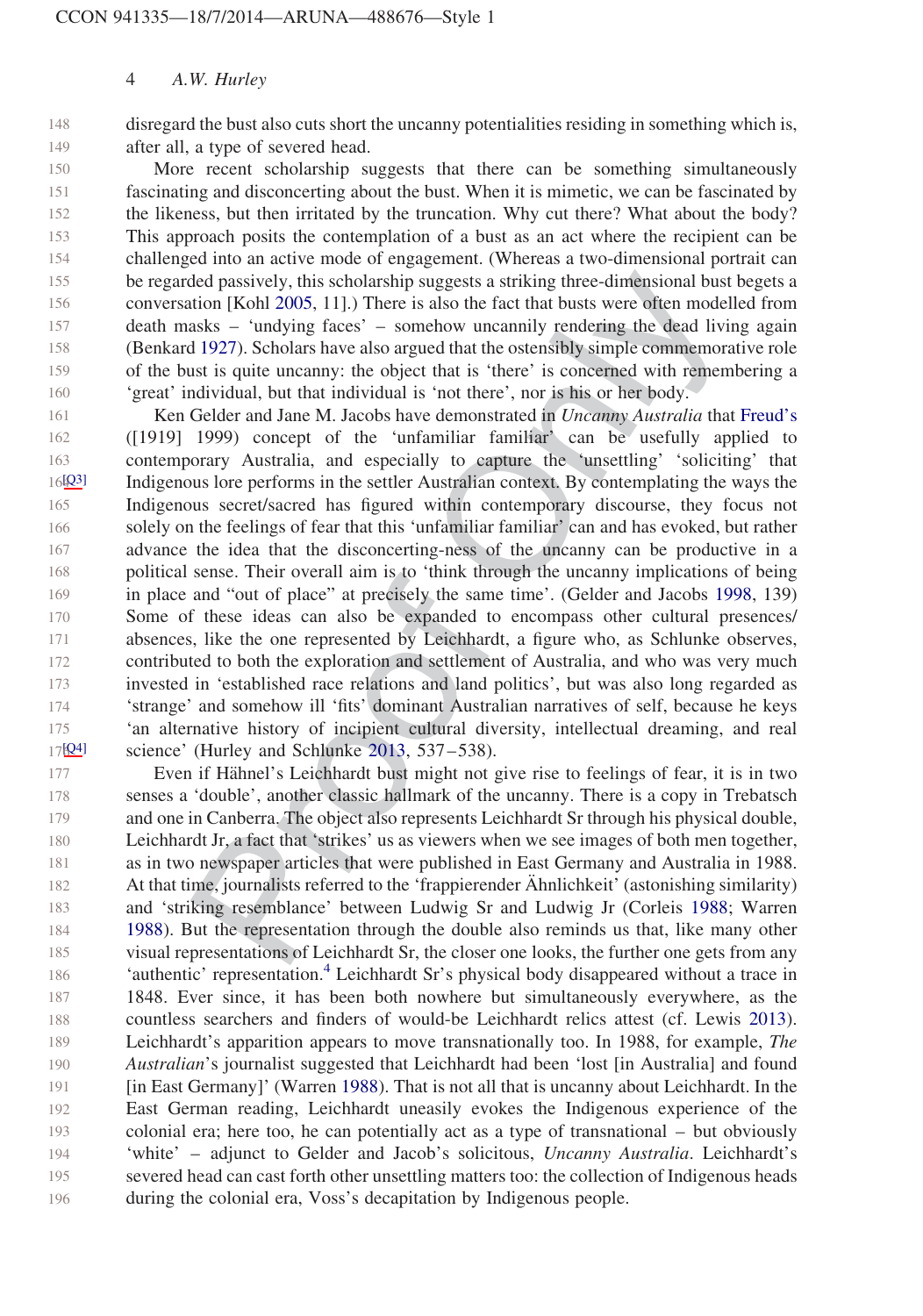#### Leichhardt's instability 197

The 1988 bust was not a shot out of the blue. It was just the latest East German attempt to functionalize commemoration of this historical figure for present-day ends, to imagine him as part of a useful socialist 'national heritage'. This was not something that the East Germans invented either. Leichhardt had been deployed in a similar yet different way during the National Socialist era too. His surname was used during the 'Aryanization' of place names in his native region of Lusatia. Leichhardt's home village Trebatsch (a Sorbian and hence 'Slavic' name) was duly renamed 'Leichhardt' in December 1937 (Donner [1998,](#page-14-0) 38; Marx [2003](#page-15-0), 25ff.). Leichhardt became a key local figure in the Nazification of the Lusatian 'Heimat', remembered in a 'Leichhardt-Gedenkzimmer' (Leichhardt memorial room) designed by Nazi party member Hermann Kempcke for the Beeskow Heimatmuseum (Marx [2003,](#page-15-0) 68). His deeds in Australia were also nationally commemorated, for example in Pietzner-Clausen's ([1940\)](#page-15-0) book, Der Heimaterde entrissen. Lebensschicksale deutscher Männer. 198 199 200 201 202 203 204 205 206 207 208 209 210

The Cold War era began inauspiciously for the commemoration of Leichhardt, both in Australia and in Germany. In Australia, Chisholm's [\(1941\)](#page-14-0) biography Strange New World had advanced a negative image of the explorer that set him apart from a notion of Australian identity that revolved around 'common sense, utility and practical nous'. On this view, 'Leichhardt had offended egregiously against the ethos of mateship and hard-bitten, practical knowledge' (Nicholls [2000,](#page-15-0) 28–29). He was rendered strange and 'out of place', a quality he has perhaps never entirely shed. Chisholm's work was in key with both a critique of Leichhardt dating back to Mann, Russell and Favenc, and a denigration of Germans that arose from German colonial expansion into Australia's Pacific neighbourhood, and two World Wars (Fischer [2009](#page-14-0), 139–140; Schlunke [2014](#page-15-0)). Leichhardt memorialization in Cold War Germany, on the other hand, was inflected by the earlier 'Nazification' of his memory, and by the fact that his home region of Lusatia was now in the Soviet Zone, what became East Germany in 1949. Geographically, at least, he became 'East German property', but he was tainted property. As Donner points out 'if the National Socialists had commemorated the explorer of Australia then how could one commemorate him in the "antifascist" German Democratic Republic?' [\(1998](#page-14-0), 39).<sup>[5](#page-12-0)</sup> This was especially the case given that the Slavic Sorbs, whom 'Leichhardt' had been used to suppress, became a 'protected national minority' in the GDR, functioning as a symbolic link with the Soviet Union (Granata [2009,](#page-14-0) 62). Nevertheless, East German socialists began during the 1950s to construct an image of Leichhardt that could be domestically useful to their national project.<sup>[6](#page-12-0)</sup> The October 1963 sesquicentennial of Leichhardt's birth catalysed such efforts, but ultimately demonstrated how 'unstable' Leichhardt could be in the face of attempts to push him into a national master narrative. A coalition of local socialists, Leichhardt family members, and antiquarian Heimat enthusiasts – the 'Ludwig-Leichhardt-Komitee für Cottbus und Frankfurt/Oder' – organized a raft of events including a renaming of a street in Cottbus, lectures and gatherings, and published various articles. Significantly, they interpreted Leichhardt as a man of humble origins, who dedicated himself to the 'lofty development of mankind', who sacrificed his life for science and who could still be a role model for young East Germans (Heinz Haufe, quoted in Marx [2003,](#page-15-0) 39).<sup>[7](#page-12-0)</sup> However, this 'socialist' image of Leichhardt encountered resistance. The President of the East German Geographic Society thought that a 'thorough appraisal of Leichhardt's personality' was still needed (Johannes Gellert, quoted in Marx [2003,](#page-15-0) 40)[.8](#page-12-0) Leichhardt's character even became a hot topic when the Komitee tried to persuade the Beeskow local council to rename the school in Trebatsch after him. The council flatly 211 212 213 214 215 216 217 218 219 220 221 222 223 224 225 226 227 228 229 230 231 232 233 234 235 236 237 238 239 240 241 242 243 244 245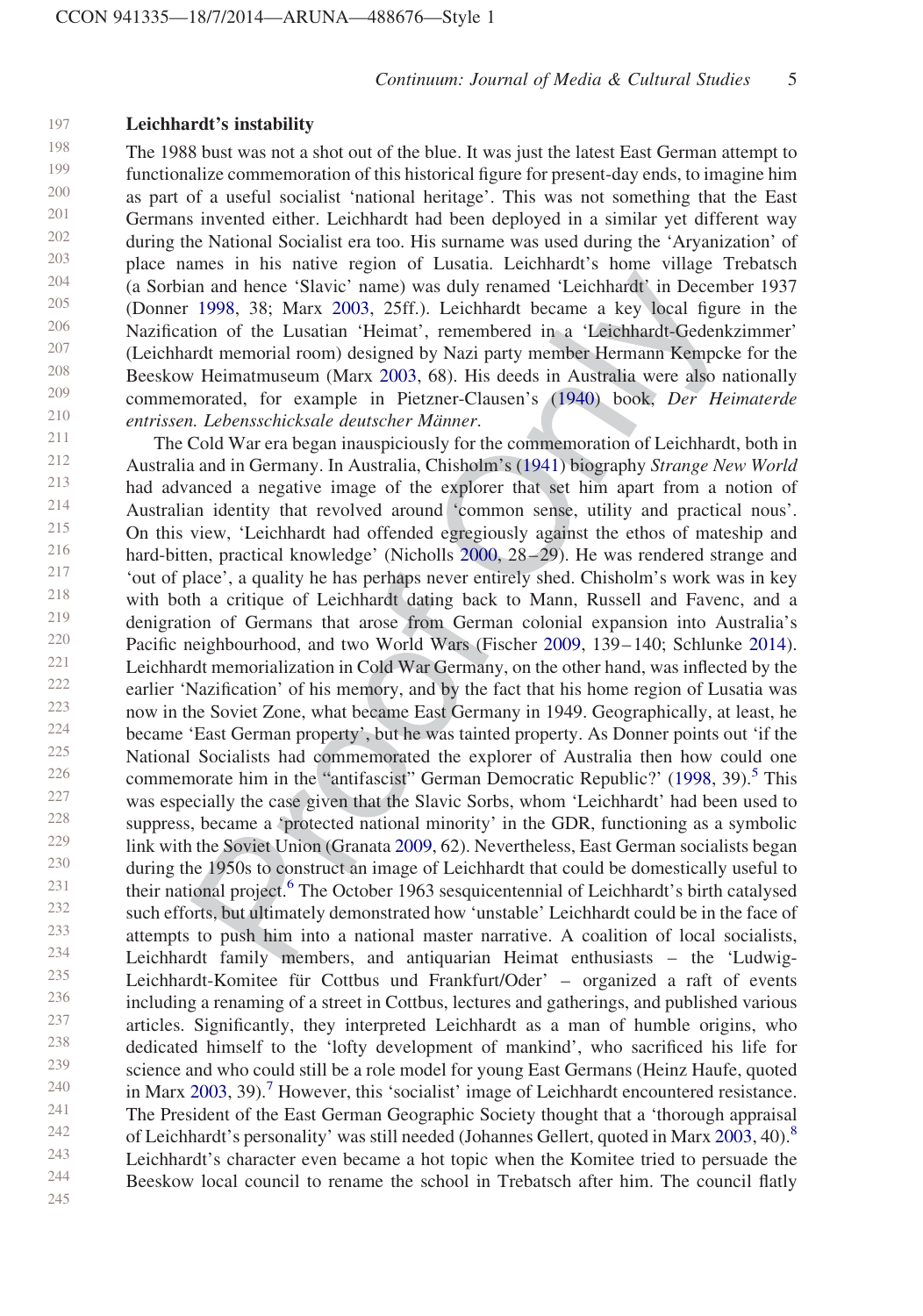declined, effectively considering that Leichhardt was not enough of a 'socialist' for a pedagogic institution to be named after him. He had apparently not said enough by way of political critique, nor enough in favour of Indigenous people (Marx [2003](#page-15-0),  $46-48$ ).<sup>[9](#page-12-0)</sup> This rejection restricted the free commemoration of Leichhardt at the time, and contributed to the journalist Heinz Haufe deciding to write a full biography that might answer some of Leichhardt's hard-line socialist critics.<sup>[10](#page-12-0)</sup> 246 247  $248$ 249 250 251

If Leichhardt was an 'unstable' signifier within the domestic socialist frame, then he also began to figure in transnational ways in the post-war era. Twenty-first-century scholarship has stressed the transnational circulations that Leichhardt inaugurated at earlier times, and post-war activities should be seen within that tradition (Nicholls [2012](#page-15-0), see also Schlunke [2014](#page-15-0)). The post-war iteration involved a three-cornered constellation between East Germany, West Germany and Australia. At this time, the 'Hallstein Doctrine' prevented formal recognition of the 'other' Germany by the West German state, and by other western countries, including Australia (Monteath [2008](#page-15-0)). This was understandably a sore point for the GDR. In this context, Leichhardt was essentially a site at which the East German state might seek some de facto legitimation, or at least raise itself in the estimation of the non-socialist world. However, in the process, Leichhardt began to exceed the polarized Cold War setting. The 1963 sesquicentennial and its aftereffects catalysed some transnational circulation within Leichhardt commemoration, and Leichhardt beckoned as a harbinger of integration, despite the Cold War garb he wore. 252 253 254 255 256 257 258 259 260 261 262 263 264 265

How did this work? In the lead up to the sesquicentennial, the communist State and individual East German Leichhardt enthusiasts on the Komitee sought out 'Leichhardt Friends' in West Germany and Australia. In Germany, the dispersed Leichhardt family – divided by the Iron Curtain – represented one axis of connection. Some of the family lived in what had become West Germany, and they were invited to join in the celebrations in Cottbus and Trebatsch. The State was interested in their invitation for two reasons. First, the western family's involvement would offer an opportunity to canvas whole-of-Germany research cooperation about Leichhardt that would reflect well on the GDR. Second, it would yield the chance to 'discuss' with West Germans the recent East German elections (Heinz Haufe, quoted in Marx [2003,](#page-15-0) 42). Favourable attention could also be garnered via an Australian detour. The Komitee won over West German family members to sign a joint communique´ greeting 'the numerous Australian students of Leichhardt'. This communique, which was published in *The Australian Geographer*, made a show of thanking 'our friends on the 5th continent' for their interest in East German activities, and expressed 'profound pleasure' at Australian –German 'common concern' for Leichhardt, as well as an earnest 'hope that the future will bring you into closer touch with us' (Leichhardt et al. [1963](#page-15-0)). The letter was pan-German but sent as an address of greeting from East Germany, and it spoke a desire on the part of the East German state for proper international recognition.<sup>[11](#page-12-0)</sup> But the letter also voiced the hopes of individual Leichhardt enthusiasts about thickening transborder ties in a common area of interest. The Komitee had other more underground reasons for inviting West German guests too; the guests' status as westerners could be used to leverage more funding from the State for the proposed celebrations, since they would make the celebrations into a showcase event (Grosse-Wolf, quoted in Marx [2003](#page-15-0), 44). Last but not least, inviting them would also offer a rare opportunity for the members of the Leichhardt family, sundered as they were by the Iron Curtain, to meet up in 'Leichhardt Land'. In other words, individual East Germans were able to use the State's anxieties about its appearance in the non-socialist West – concerns caused by the official non-recognition of the East German state outside the Soviet bloc and exacerbated by the construction of the Berlin Wall in 1961 – to advance their 266 267 268 269 270 271 272 273 274 275 276 277 278 279 280 281 282 283 284 285 286 287 288 289 290 291 292 293 294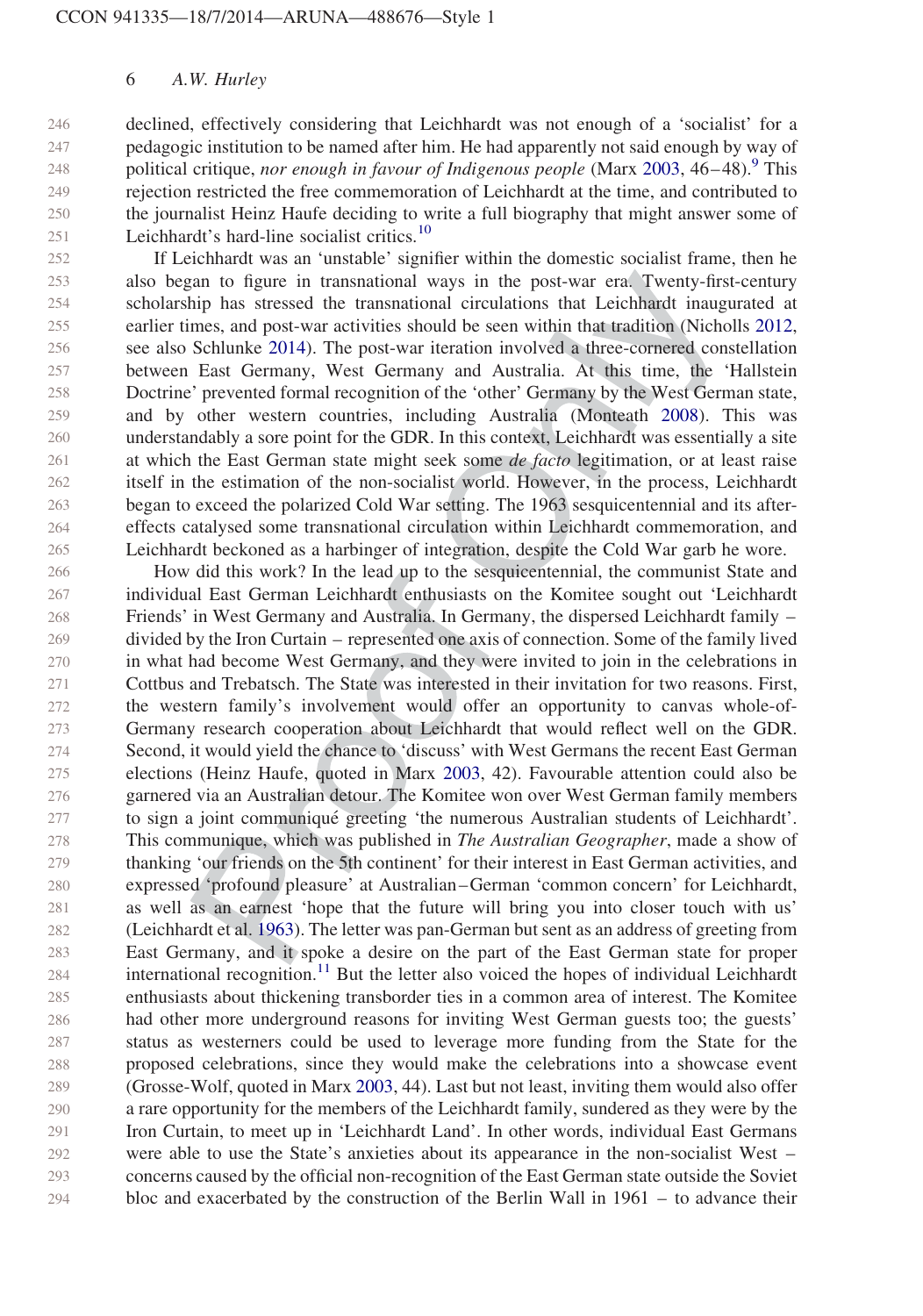own private interests. Haufe did something similar in order to lobby the State to finally publish his biography of Leichhardt.<sup>[12](#page-12-0)</sup> 295 296

What foreign affairs dividends did the sesquicentennial activities yield? One of the West German Leichhardt family members was reported as congratulating the East German State on its sesquicentennial efforts, which indicated that the investment might have paid off: 'my expectations were thoroughly exceeded [ ...] I will always be happy to come to visit you all in the GDR' (Lieselotte Leichhardt, quoted in Marx [2003,](#page-15-0)  $54$ ),  $^{13}$  $^{13}$  $^{13}$  In Australia, however, the result was unclear. This was because of the parallel claims on Leichhardt by the two German states. Defeat and the Cold War had created an anomalous situation where two German states staked out separate versions of a national heritage that could serve their own purposes. The East Germans did not have sole rights to the nineteenth-century explorer, who might have been born in and received much of his training in what became East Germany, but who also attended University in Göttingen, which was in West Germany.<sup>[14](#page-12-0)</sup> Moreover, he was, as his harder-line socialist critics recognized, not a protosocialist as such. The West German state was therefore justified in coming in on the act during the 1963 sesquicentennial, making the most of the fact that Leichhardt was well known in Australia and that it, rather than East Germany, had an embassy here, as well as a growing cultural outreach programme under the auspices of the Goethe Society (now called the Goethe Institut). Leichhardt duly became a little-known front in what David Caute calls the 'cultural Cold War' (Caute [2003\)](#page-14-0). The West German embassy in Canberra hosted an exhibition of material Leichhardtiana from the Australian National Library, as well as a Goethe Society function, at which the Australian scholar Marcel Aurousseau gave an address on Leichhardt (Aurousseau [1964](#page-13-0)). This event must have had more purchase on Australian Leichhardt enthusiasts, relatively few in number though they were during the 1960s, than a letter of greeting and communique from the East, or one of Haufe's English-language articles on Leichhardt, published in the internationally distributed DDR Revue.<sup>[15](#page-12-0)</sup> These competing German national claims on Leichhardt would come to a head during the 1988 celebrations, further undermining the GDR's cultural dirigisme and any neat fit between Leichhardt and nation. 297 298 299 300 301 302 303 304 305 306 307 308 309 310 311 312 313 314 315 316 317 318 319 320 321 322 323

Amongst the politicking, there was some room for mutually beneficial transnational contacts between 'Leichhardt Friends' in East Germany and in Australia. For example, the East German Ludwig Leichhardt Jr acted as a mediator in the early 1960s between the Leichhardt family and the Public Library of South Australia regarding the publication of a facsimile of Leichhardt's (1845) Journal of an Overland expedition in Australia. He also assisted Aurousseau in the latter's three edited volumes of Leichhardt's letters.<sup>[16](#page-12-0)</sup> In the 1970s, Aurousseau would review Haufe's Leichhardt biography in The Australian Geographer. Yet, his review also indicates the limits to the transnational affinities that East German and Australian Leichhardt enthusiasts might have felt during this era. On the one hand, Aurousseau thought that Haufe's biography might do some good by popularizing the explorer in his homeland; however, he was highly critical of what he labelled the 'Marxist' interpretation of events, an interpretation that the state-owned Verlag der Nation had insisted that Haufe stress for domestic reasons (Aurousseau [1974](#page-13-0), 471).<sup>[17](#page-12-0)</sup> In an era when Aurousseau's own volumes of Leichhardt's letters were seeking to disentangle the 'stranger' from his ideological denigration within Australia, he was no doubt especially sensitive to any other type of ideologization (Aurousseau [1968](#page-13-0)). Crucially, Aurousseau was also extremely critical of what he calls the 'unjust' way the biography portrayed settler Australia's policy of 'Ausrottung' (extermination) towards Indigenous people [\(1974](#page-13-0), 472). Leichhardt's putatively favourable attitude towards Indigenous people was something that the state publisher wanted stressed for domestic 32**[Q5]** 324 325 326 327 329 330 331 332 333 334 335 336 337 338 339 340 341 342 343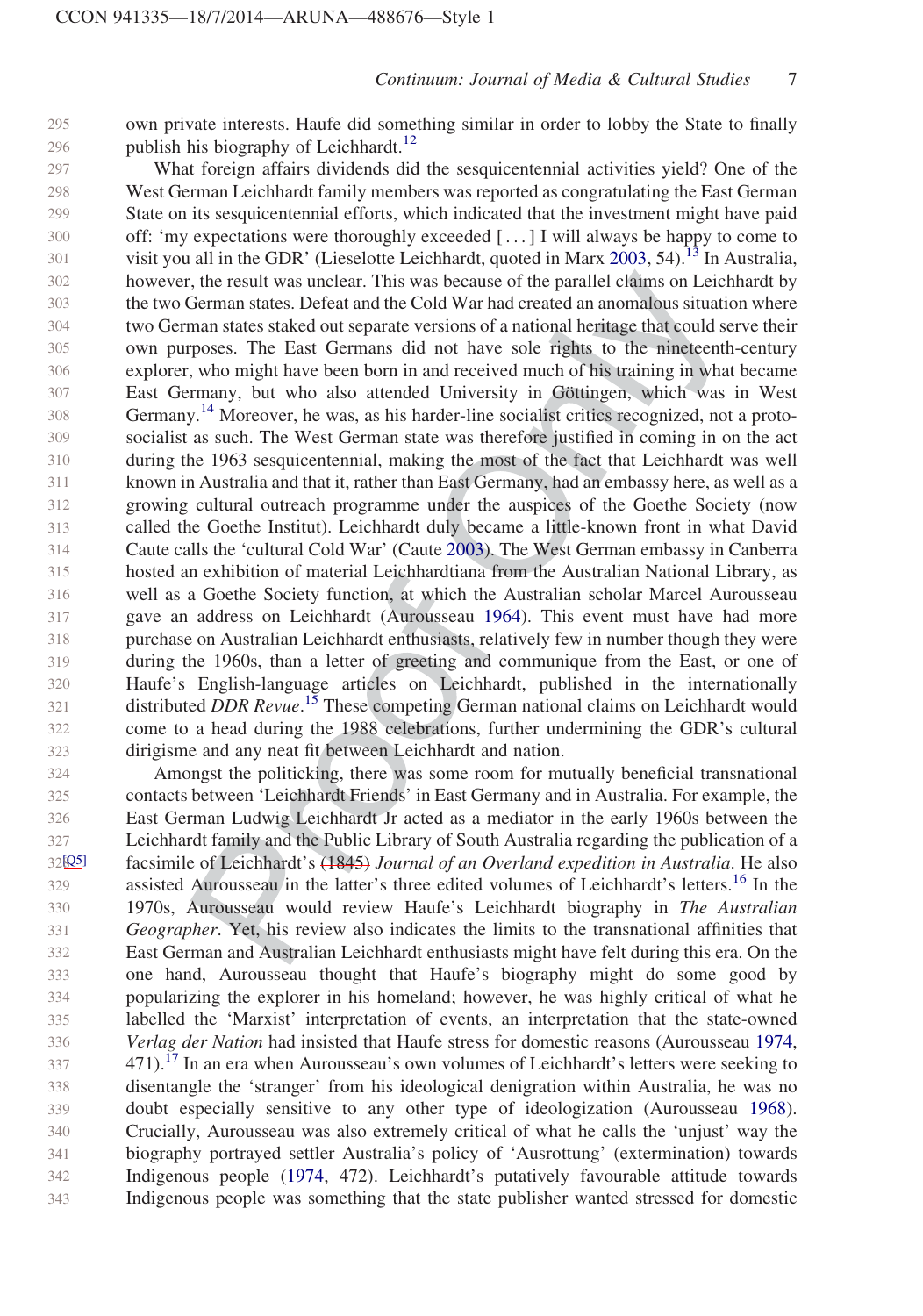361 362 363

reasons, since it could make him more of a 'socialist'. The biography's cover prominently depicts an Indigenous man sympathetically gazing at the East German reader, also suggesting the connection. This dispute about Leichhardt and about the treatment of Indigenous people during the colonial era underlines Rothberg's point that '[a]lthough it is difficult to grasp today  $[\,\dots]$  communism provided one of the discursive spheres  $[\,\dots]$  in which the articulation of genocide and colonialism could first be attempted – and this long before the intellectual vogue for [ ...] postcolonial studies' ([2009,](#page-15-0) 118). In Australia, the question would only be significantly aired in the following decades as historians began to concern themselves with what W.E.H. Stanner referred to in his ([1968\)](#page-15-0) Boyer lecture as the 'great Australian silence'. The German-Australian constellation became a sensitive one in this context. The Aboriginal activist Foley, who was involved in transnational networks between Australia and (West) Germany in the late 1970s and 1980s, has suggested that the Australian government was especially anxious that the comparison not be drawn between the Holocaust and treatment of Indigenous peoples, and was therefore very sensitive to the way that Indigenous issues were canvassed in Germany ([2012\)](#page-14-0). This aspect was to feature in a strikingly 'absent present' way during East German/Australian Leichhardt memorialization in 1988. 344 345 346 347 348 349 350 351 352 353 354 355 356 357 358 359 360

#### 1988: The communist 'celebration of a nation'

In the 25 years between the 1963 sesquicentennial and Leichhardt's 175th birthday during Australia's Bicentennial year much had changed in Australian –East German relations, as well as in the recuperation of Leichhardt in both Germany and Australia. In Australia, Aurousseau's and Elsie M. Webster's publications went some way to re-establishing Leichhardt's tarnished reputation (Aurousseau [1968;](#page-13-0) Webster [1980\)](#page-15-0). The policy of multiculturalism and the approaching Bicentennial of Australia in 1988 quickened interest in Australia's non-English settler past (Hutchinson [1992\)](#page-14-0). This provided impetus for the recovery of figures like Leichhardt, who now represented 'a non-British migrant identity that could be embraced by an increasingly multicultural nation' (Nicholls [2012,](#page-15-0) 161). It is symbolic that in Brisbane a plaque commemorating Leichhardt which had been languishing in storage since the early 1970s – effectively as unclaimed scrap metal –was now reinstated on a prominent new building ([Courier Mail](#page-14-0) 1988). Leichhardt was also treated to a new, recuperative biography by Roderick [\(1988\)](#page-15-0). Concurrent with the establishment of diplomatic ties with West Germany in late 1972, the GDR had sought formal relations with other parts of the non-socialist world, including Australia, where an embassy was opened in 1973 (Monteath [2008](#page-15-0)). This period coincided with the belated publication of Haufe's Leichhardt biography, which not only promoted interest in the explorer in East Germany, but also now began to be deployed in the international diplomatic setting.<sup>[18](#page-12-0)</sup> 1988 saw concerted new efforts to use Leichhardt as what Joachim Elm, the East German ambassador in Australia, called an 'Integrationspersönlichkeit' (integrating character) (Elm, quoted in Laurenz [2004a](#page-15-0)). Here, Elm echoed in a curious way remarks made in February 1933 by Australia's then Resident Minister in London and one of Australia's voices for appeasement of Germany, Stanley Bruce, when Bruce met the German Reichspräsident, Paul von Hindenburg. At that time, Bruce had also called up Leichhardt as a figure of integration between Australia and Germany (Bruce, quoted in Wagner [1936\)](#page-15-0). 364 365 366 367 368 369 370 371 372 373 374 375 376 377 378 379 380 381 382 383 384 385 386 387 388 389

Four years prior to the 1988 'double anniversary', the East German communist party began to ponder how it could make 'the Leichhardt legacy much more useful to the GDR'. The guiding motivation here was that the GDR was interested in 'continuing to develop a 390 391 392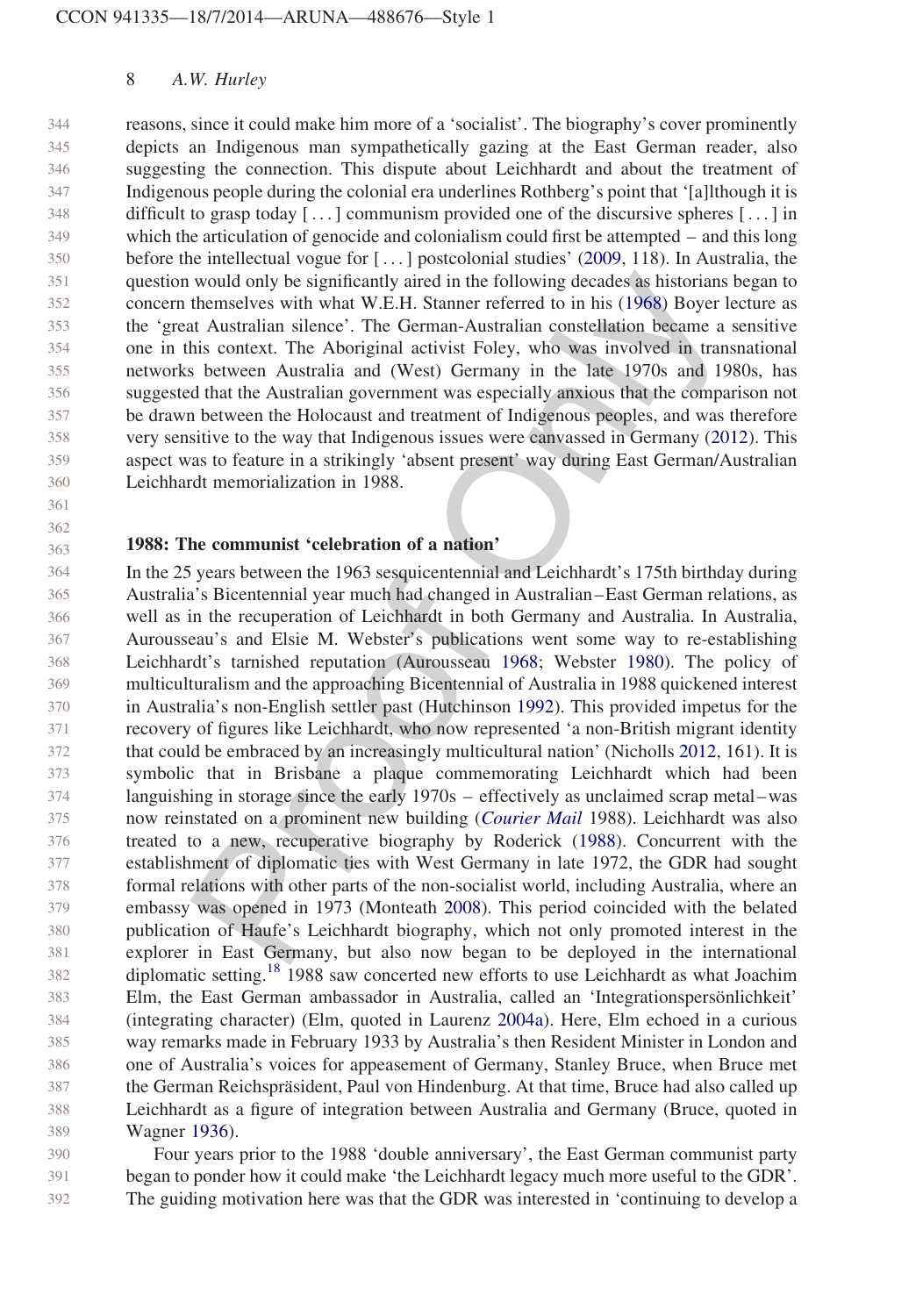# Continuum: Journal of Media & Cultural Studies 9

relationship of peaceful coexistence' with Australia.<sup>[19](#page-12-0)</sup> Although the GDR maintained close contacts with Australia's socialist parties, it was clear-eyed about their ability to achieve socialist revolution.<sup>[20](#page-13-0)</sup> More pragmatically, it recognized that Australia's Labour party government was interested 'in the development of relations especially in trade and commerce'.<sup>[21](#page-13-0)</sup> This might be valuable at a time when the East German State was in a parlous economic condition, and very much interested in sources of hard currency from the non-socialist world. Such was the economic background to the gift of the bust in 1988, which alone cost 15,000 East German Marks, not counting freight costs via Warsaw and Belgrade to Canberra, or the cost of the other related Leichhardt commemoration activities that year. There was also a public relations benefit, if only the State was well-enough prepared. The party knew that the 'double anniversary' would awaken Australian interest in Leichhardt and that Australia would likely endeavour to invite East German Leichhardt family members and antiquarian enthusiasts to participate in commemorative activities. The Party recognized that it needed not only to be able to accommodate such requests, but that it should also approach the anniversary proactively to seek kudos in the non-Socialist world, thereby further assuaging ongoing anxieties. Whatever it might have said publicly, the GDR did not approach 'Leichhardt' here as a historical figure, but rather as an opportunity 'to advertise in Australia the GDR's current achievements'. A preliminary prong in the attack was promoting the study and admiration of Leichhardt in the GDR via a newly constituted 'Leichhardt-Komitee' and a Leichhardt museum in Trebatsch. These activities would culminate in an international conference in October in nearby Beeskow concerning the exploration of Australia 'with particular reference to Ludwig Leichhardt and other German scientists'. A Leichhardt gift – the State was already contemplating giving a sculpture to the Sydney municipality of Leichhardt – would be the second prong; it would be combined with 'an exhibition about the GDR and how Leichhardt's legacy is being cultivated in our Republic<sup>'</sup>. Tied up with this, however, was the tricky question of the Bicentennial; the State therefore began to prepare itself for the question of whether and how it should mark the 200th anniversary of the founding of the British colony, and the beginning of what Haufe's official biography had called the 'extermination' of Indigenous people. $^{22}$  $^{22}$  $^{22}$ 393 394 395 396 397 398 399 400 401 402 403 404 405 406 407 408 409 410 411 412 413 414 415 416 417 418 419 420 421 422

The GDR was therefore by no means unprepared when, during a short Australian visit by Gerald Götting (Deputy President of the State Council) in late 1987, the Commonwealth government expressed the view that a 200th anniversary present from the GDR would 'be welcomed'. It was Götting who took the initiative and proposed a bust of Leichhardt, a suggestion that met with swift approval from the Australian side.<sup>[23](#page-13-0)</sup> Despite political differences, East German participation via a Bicentennial gift was at some level a formal necessity; it would have been inconsistent to maintain diplomatic relations with East Germany and not to participate in the rite and economy of the political gift. Australia also had a material interest in soliciting the gift. As Monteath [\(2008](#page-15-0)) has shown, the Australian government had long been interested in expanding trade with the GDR, and this was a factor behind the official recognition of the GDR in 1972. The mutual desire to develop trade may not have ever have paid great dividends, but it did not prevent significant effort being put to that end, including during the 1980s. But an East German gift served other interests too. As Hutchinson has identified, the Australian government's motives in relation to the Bicentenary included a desire to make a grand statement in the international forum about its status as a nation; it vented the 'status anxieties' of a new nation [\(1992](#page-14-0), 8). International participation in the Bicentenary was hence crucial. The Labour government was keen to stress the multiethnic character of the nation, as symbolized by the entry into Sydney Harbour of the Tall Ships of different countries, 423 424 425 426 427 428 429 430 431 432 433 434 435 436 437 438 439 440 441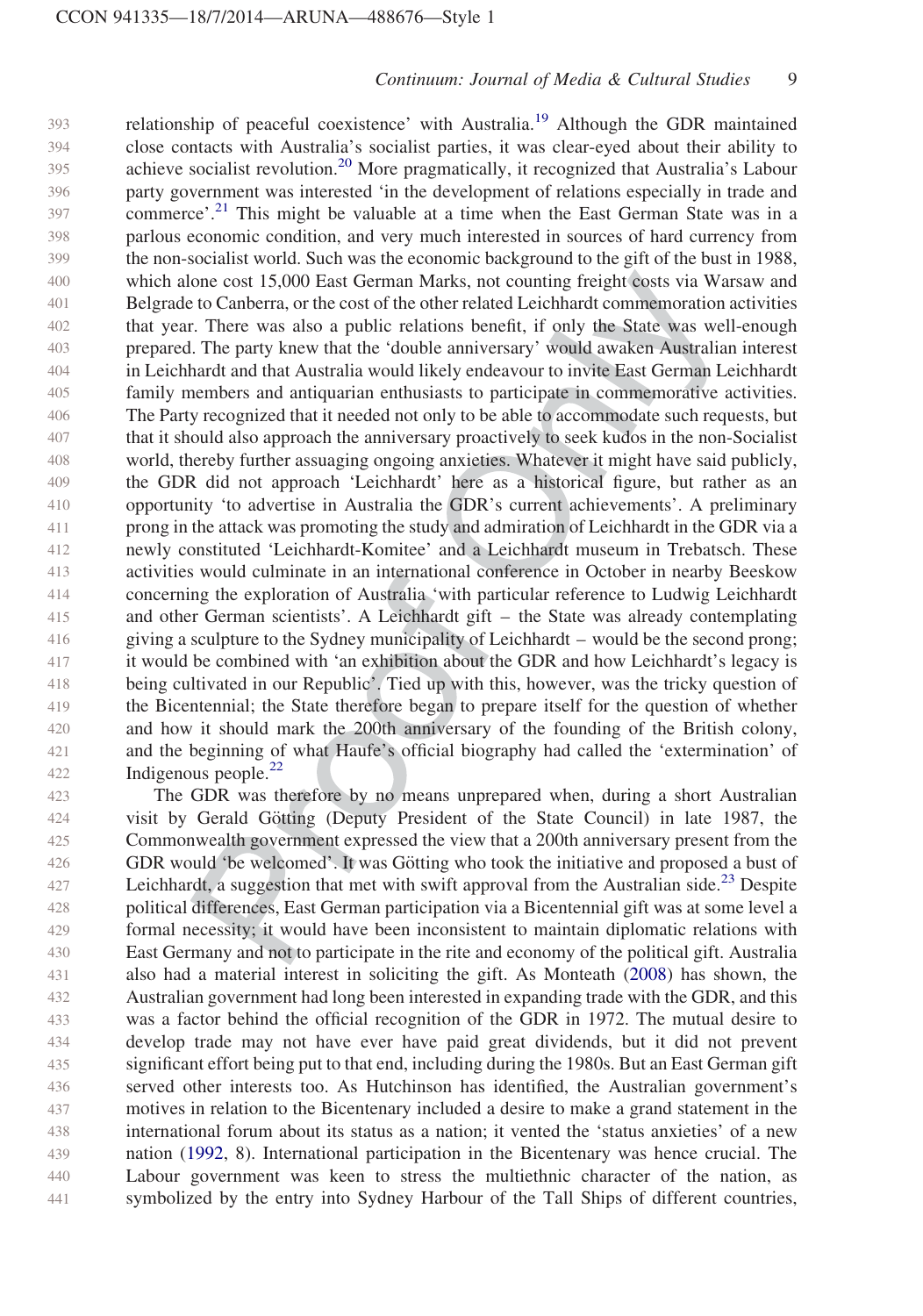representing the different 'waves' of migration in the country's history. Soliciting a gift that highlighted German contributions to the nation's history would also accent the 'multiethnic' message. The East German bust-gift, which took its place in the new Parliament House amongst articles given by 30 countries – but no other busts – would contribute to the Bicentennial 'party' and augment Australia's international recognition, assuaging some of the 'status anxieties', in however a small way.[24](#page-13-0) Yet, Germany was something of a risk in 1988, given the reality of transnational 'multidirectional memory' (Michael Rothberg) that sought a parallel between the treatment of Indigenous people and the Holocaust. As Phillip Morrisey, coordinator of Aboriginal and Torres Strait Islander programmes for the Bicentenary Authority put it at the time: 'There is an analogy people sometimes use that asking Aboriginal people to celebrate the Bicentenary is like asking a Jewish person to celebrate the Third Reich' (Morrisey [1988](#page-15-0), 26) This keyed in with a significant problem for the Bicentenary, prominent Indigenous opposition which stood to undermine the goal of international recognition. Here, Indigenous activists were prepared to and did use what Hutchinson calls 'a new transnational politics' to advance their cause in the Bicentennial year [\(1992](#page-14-0), 22). Strikingly, East Germany would be one front for their agitation. 442 443 444 445 446 447 448 449 450 451  $452$ 453 454 455 456 457 458

# No fixed address

459 460 461

The East German State used the opportunity of the 1988 bust-gift to foster relations with Australia that might redound in quickening economic ties and an influx of hard currency, as well as to seek international kudos through proselytizing about the GDR's contributions to Leichhardt scholarship. It also used the gift to make statements about its policies of peaceful coexistence and opposition to nuclear warheads.<sup>[25](#page-13-0)</sup> The East German ambassador Joachim Elm's report back to East Berlin was largely positive about the returns on the Leichhardt investment, and the State file about the bust closed with a positive note. However, there were two catches to the State's strategy. First, as with the 1963 sesquicentennial, the East German State could not fully claim Leichhardt for itself; the West German State's rival national claim niggled away at ambassador Elm. Second, the State had to negotiate the issue of Indigenous Australian sentiments in 1988. 462 463 464 465 466 467 468 469 470 471 472 473

The East German State was anxious that the Leichhardt anniversary be used to attract attention towards itself, rather than its larger West German neighbour. However, control of the 'unstable' Leichhardt legacy again proved elusive in the transnational setting. It was not that there were two competing Leichhardt busts presented in 1988, one from East and one from West Germany that would have been too uncanny. (West Germany's Bicentennial gift to Australia was rather a functional dinner service for use in the Presiding Officers' suite at Parliament House [Jones, Haynes, and Barron [1993,](#page-14-0) 80].) Still, in his report, Elm expressed concern about how West German scholars were beginning to work on Leichhardt, and how the Federal Republic of Germany was also attempting to functionalize the memory of Leichhardt via a 'Ludwig Leichhardt Memorial Fellowship' and its own 'Leichhardt Society' in Australia. He recognized that West Germany had stolen the march on East Germany in terms of fostering Leichhardt scholarship; a UNSWhosted conference took place in Sydney in March, ahead of the East German conference in October, and it featured both West German scholars as well as Australian scholars 'with close West German contacts'. The chief drawcard at the UNSW conference might have been the East German Doppelganger Ludwig Leichhardt Jr, but his involvement seems to have been equivocal. Elm reported positively on Ludwig Jr's involvement in the parallel 474 475 476 477 478 479 480 481 482 483 484 485 486 487 488 489 490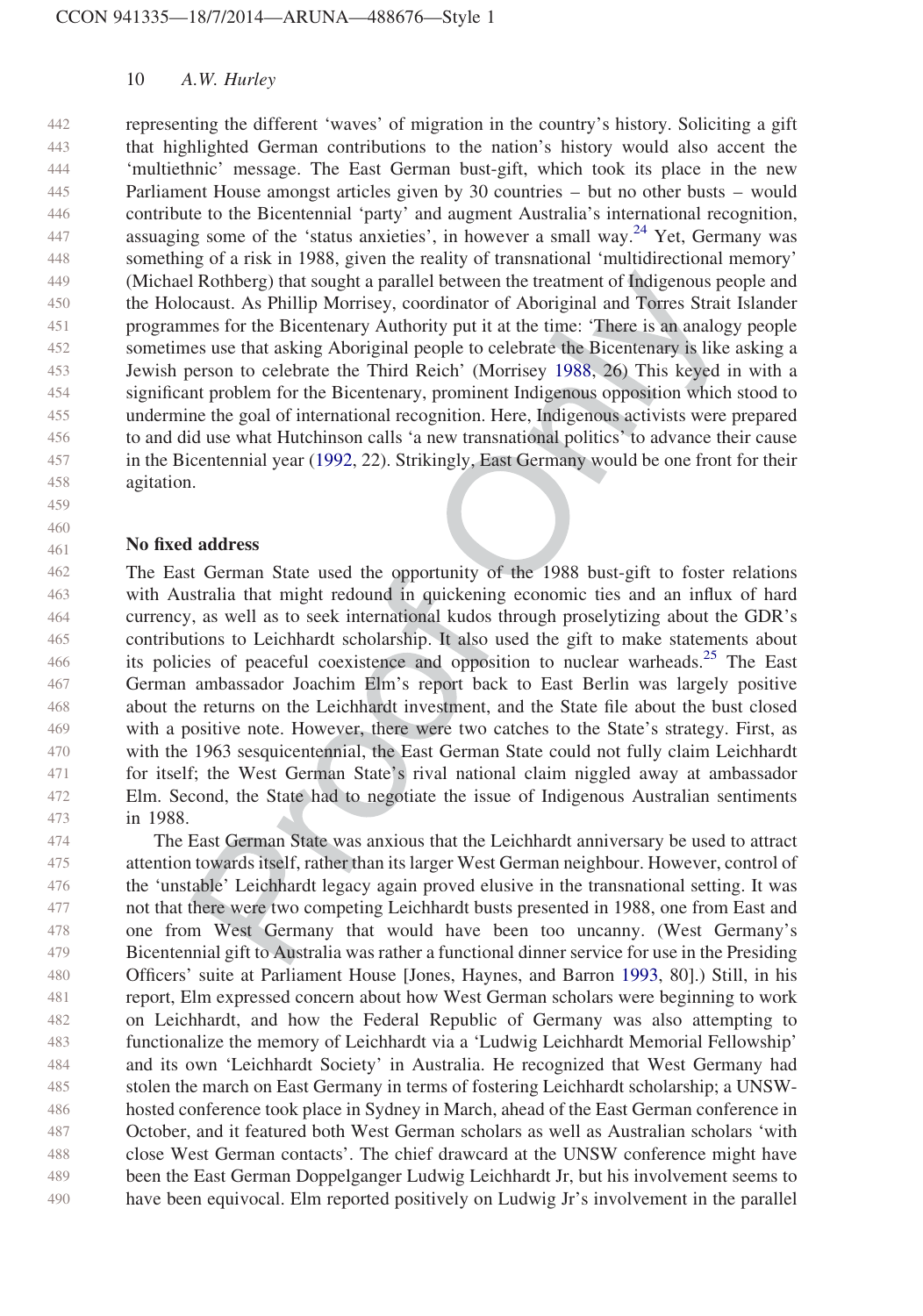activities at the Leichhardt Town Hall: Ludwig Jr had used the opportunity 'to portray our Republic as a State that cultivates humanist traditions'.<sup>[26](#page-13-0)</sup> However, Leichhardt Jr has stated that he ignored the official script; 'I just said what I thought' (Leichhardt, quoted in Laurenz  $2004b$ ).<sup>[27](#page-13-0)</sup> Leichhardt Jr clearly enjoyed his time as keynote at the UNSW conference, and spent much of his time travelling in Australia with the convenor, Jürgen Tampke (Laurenz [2004a](#page-15-0)). In general, Elm was concerned about whether East Germany could keep up with West Germany in terms of reaping the international Leichhardt dividend. In this setting, he pondered what else the GDR should do: should it, for example, employ Ludwig Jr – an engineer – full time as a Leichhardt researcher, tying him closer to the State.<sup>[28](#page-13-0)</sup> 491 492 493 494 495 496 497 498 499 500

The second catch was that the East German State was well and truly aware that members of Australia's Indigenous community, whom it regarded as potential political allies in the international advance of socialism, were opposed to the Bicentennial.<sup>[29](#page-13-0)</sup> It took fancy footwork to navigate this. The State could partly seek to avoid criticism by putting the emphasis during the 'double' anniversary on the Leichhardtian half. It had always been important to the East German State to suggest that Leichhardt had not been a 'pacesetter for colonial exploitation in the service of imperialist powers' (Winz [1974,](#page-15-0) see also Hurley [2013](#page-14-0)).<sup>[30](#page-13-0)</sup> As we have seen, Haufe had referred to the 'white settlers' policy of extermination' in his official Leichhardt biography; he also portrayed Leichhardt by contrast as a good German who maintained relatively good relationships with Indigenous people.[31](#page-13-0) The East German 1988 conference carefully profiled Indigenous Australia and its 'changing image'.[32](#page-13-0) The organizers took pains to present Indigenous art from the Leipzig ethnological museum, and even included a demonstration by the 'Berlin-Marzahn boomerang group'. Admittedly, none of these activities involved actual Indigenous people. However, earlier in the Bicentennial year and somewhat incredibly, a different arm of the East German State paid respect to Australian Indigenous survival and protest in quite an unequivocal way. The Aboriginal political rock band No Fixed Address was invited to perform in February at East Berlin's Festival des politischen Liedes (Festival of Political Song), an important annual fixture in the East German musical calendar. The group used those 'new transnational politics' to tell a different story than the official State gift about Australia and European settlement. It is not yet clear here whether the East German state wished to appease Australia's Indigenous community in advance of its Bicentennial bust-gift – whether it was pursuing a complicated double politics – or whether the different arms of the State were simply disarticulated. On the other hand, neither is the Australian Government's involvement in No Fixed Address's East Berlin performance entirely clear. The Australian Government's conception of the Bicentennial 'was one that included, or desperately sought to include, Australia's Aboriginal people' (Bennett [1992,](#page-13-0) xviii). The Bicentenary Authority duly applied a policy of 'tactical pluralism' (Cochrane and Goodman [1992](#page-14-0), 182). Whilst some Aboriginal groups were resolutely opposed to the Bicentennial celebrations and to 'blood money', there were some who maintained opposition as well as drawing on Bicentenary funds to mark their 'survival' – an enduring theme in No Fixed Address' music (Morrisey [1988\)](#page-15-0).<sup>[33](#page-13-0)</sup> Notwithstanding the remaining questions, it is evident that the East German State played a thoroughly ambiguous, unsettled role in celebrating the Bicentennial and in fostering Indigenous protest to it. It facilitated the voice of transnational protest and paid respect to contemporary Indigenous survival. It also approached the Bicentennial via the figure of the 'good' Leichhardt, who could at least potentially be viewed as being at some order of remove from the British colonial project. However, the GDR knew that its bust-gift was helping the Commonwealth to celebrate the 'settlement of the continent by Europeans'. 501 502 503 504 505 506 507 508 509 510 511 512 513 514 515 516 517 518 519 520 521 522 523 524 525 526 527 528 529 530 531 532 533 534 535 536 537 538 539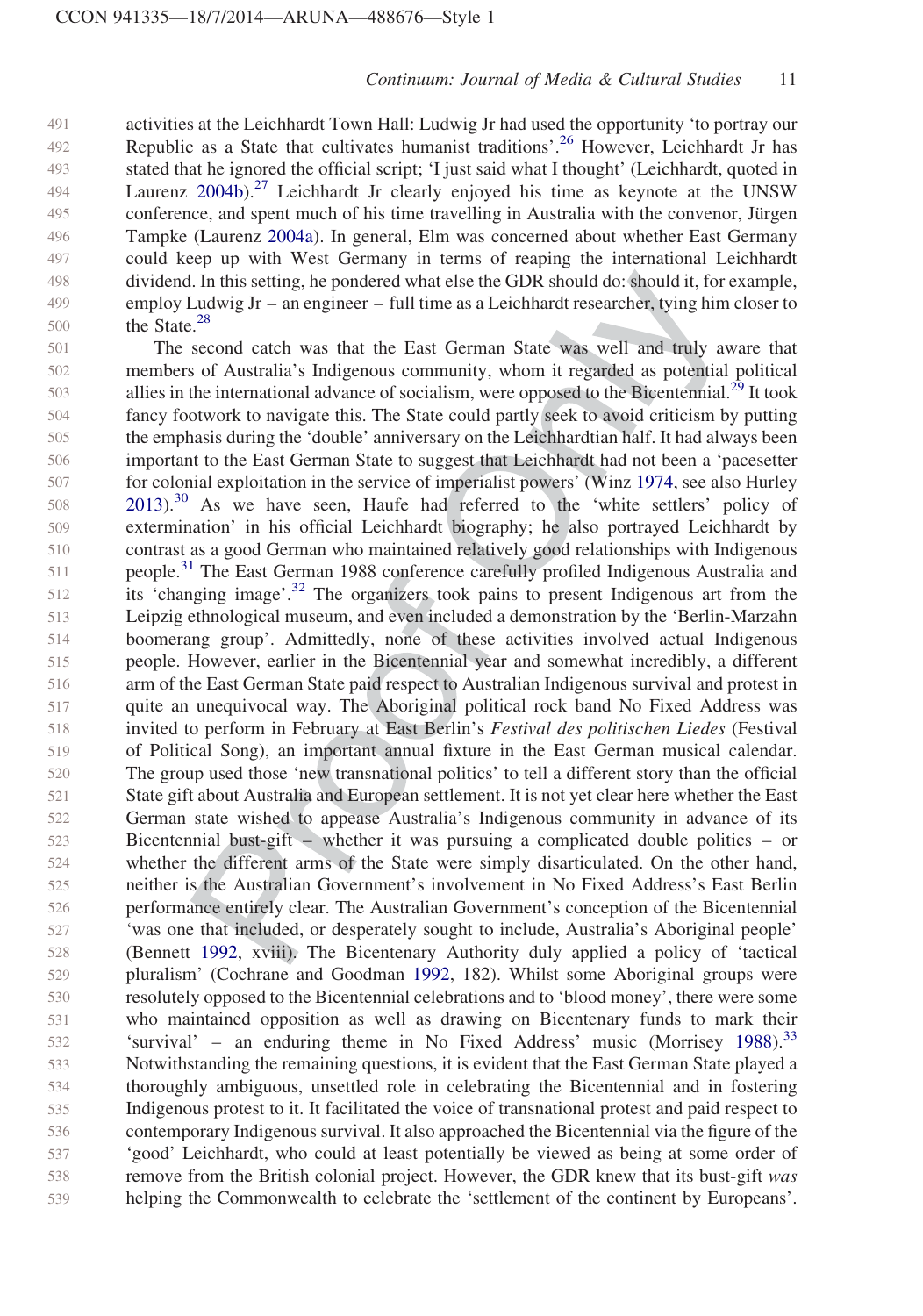It did so in order to service its need for hard currency and to assuage two sets of 'status anxieties', its own and Australia's.<sup>[34](#page-13-0)</sup> 540 541

543

542

544

#### Conclusion

In our joint essay, Schlunke asked how 'we might best deal with the contemporary assemblage of popular knowledge, material memory and an expanded historical record' that centres around Leichhardt. We began to look at the work that various Leichhardt biographies and fictional reworkings have performed, and set as a task for the future an examination of the 'eruption of material affects in the guise of specimens and memorials, emotional geographies that connect continents but also disappear' (Hurley and Schlunke 2013, 537, 542). Leichhardt's communist-era bust is one such thing. It points to some of the force that the past can have in the present, and how that force can be distributed in ways that both conform to and exceed national narratives. 545 546 547 548 549 550 551 552 553

Leichhardt's severed head poses insistent questions about how his missing body has been filled with meaning. The East German State literally reconstituted Leichhardt as a certain character 'type': a victim of classed society, a humanist scientist who was concerned with the betterment of mankind, a 'good' German who was well disposed to Indigenous people. In the process, the State filled an absence with the image of a real present-day East German, Ludwig Jr, who was, fittingly, an engineer when not engaged in Leichhardt research. The East German State was clear about using Leichhardt for a present-day political purpose. This sharpens our mind about the Australian side, since a gift is always part of an exchange. We should remind ourselves why the Commonwealth sought a Bicentennial gift from the East German state. Such an enquiry prompts us to ask what ideological work Leichhardt did within narratives of Australia at this time, something which I have begun to examine here, but which still calls for more research. To what extent was the newly discovered Australian Leichhardt shared – entangled – with the East German state? Where did the two Leichhardts meet in a Cold War world that is still remembered in starkly polarized terms? Where did the two Leichhardts diverge? 554 555 556 557 558 559 560 561 562 563 564 565 566 567 568 569

A related question that Leichhardt's bust casts up here is whether he can ever be entirely contained by a single national narrative. The East German State tried to put him to service, but he evaded that at different times, either because some cadres did not regard him as socialist enough, or because he was folded into West Germany's competing national narrative. Especially when Leichhardt travelled beyond the GDR, he slipped beyond control, coming to life in the spaces created, when, say, Aurousseau found a positive side to Haufe's biography, or when Leichhardt Jr and Tampke travelled the country together. Finally, the body-less bust and its story prompt us to ponder what got uncomfortably elided in the mutually reconstitutive effort to mark him during the Bicentennial. In 1988, the East German State both emphasized and disavowed Indigenous Australia's claims through the parallel Festival of Political Song and the commemoration of Leichhardt. This disconcerting 'present absence' amplifies the Bicentennial's own ambiguous engagement with Indigenous Australia, but it also underlines questions about how the stranger Leichhardt might have been invested in dominant land politics of the colonial era, but also had interactions with Indigenous people that were somehow different, how he was both in and out of place. He therefore can bring into a transnational dimension the uncannily provocative role that Gelder and Jacobs regard Indigenous culture playing in Australian national discourse. Leichhardt's little bust, at rest in Trebtasch and in Canberra, can do that too. 570 571 572 573 574 575 576 577 578 579 580 581 582 583 584 585 586 587 588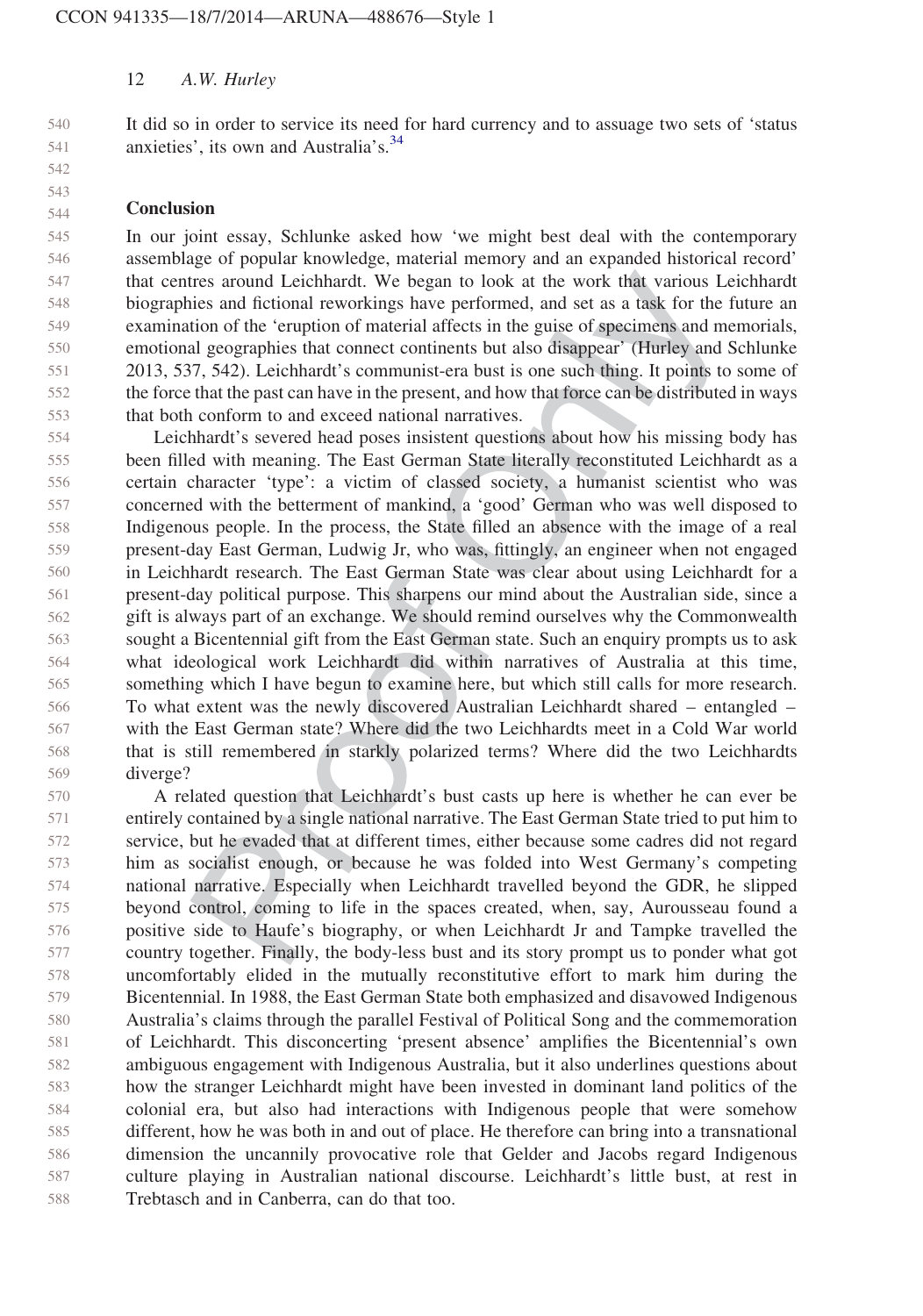#### <span id="page-12-0"></span>**Notes** 589

59

594

- 1. The bust was recently put back on display after a request from the German ambassador and Senator Susan Boyce. Prior to that, it had been in storage for over 10 years, having last been displayed in a short-term exhibition at Parliament House entitled 'Portraits in Stone' (Pollock 2013).  $[Q14]$ 590 591 593
	- 2. On the nineteenth-century German history of busts and death masks revering great minds, see, e.g., Benkard ([1927](#page-13-0), 26ff.).
- 3. On the prominence of busts in the GDR aesthetic, see also the recent 'Fokus DDR' exhibition at the Deutsches Historisches Museum, held between 7 June and 25 November 2012. A panorama shows a selection of the busts displayed in that exhibition: [http://www.dhm.de/ausstellungen/](http://www.dhm.de/ausstellungen/fokus-ddr/flashpano/start_en.html) [fokus-ddr/flashpano/start\\_en.html.](http://www.dhm.de/ausstellungen/fokus-ddr/flashpano/start_en.html) Thanks to Lindsay Barrett for alerting me to this. 595 596 597 598
- 4. The 1988 bust is but one of a long line of Leichhardt bust-gifts and other visual representations of the explorer. Many of these are copies of absent, long-lost, disappeared or destroyed originals. The earliest bust is Charles Abraham's plaster bust of 1846, a copy of which is now in the National Portrait Gallery. For a long time, however, it was considered that 'no known copy survive[d] in Australia' (Aurousseau [1974,](#page-13-0) 472). Another bust was made from memory in 1853 by the Parisian sculptor, Verreaux (probably a relative of Jules-Pierre Verreaux, who was sent to Australia by the French Museum d'histoire naturelle, and who knew Leichhardt). It was given by the Royal Geographical Society of London to the Berlin Gesellschaft für Erdkunde later in the decade (Aurousseau [1974](#page-13-0), 472, see also Haufe [1963,](#page-14-0) 261). A plaster copy of that bust was sent to the Paris exhibition in 1885. Another copy was purchased by Prussia through Minister Friedrich von Raumer (Haufe [1963](#page-14-0), 263). Various representations of Leichhardt were destroyed during WWII. These include not only the Verreaux bust in Berlin, but also a portrait of Leichhardt, painted by his brother-in-law F.A. Schmalfuss from memory after his disappearance. The explorer's grand niece, the painter Elisabeth Wolf, copied this destroyed painting from her own memory after the war (Haufe [1963](#page-14-0), table 44). On visual representations of Leichhardt, and the way many of them are copies of copies, see Gannon [2013.](#page-14-0) 599 600 601 602 603 604 605 606 607 608 609 610 611 612
- 5. '[W]enn die Nationalsozialisten den Australienforscher geehrt hatten, wie konnte man ihn dann in der "antifaschistischen" DDR ehren?' 613 614
- 6. For example, two editions of Leichhardt's journal of his first expedition to Port Essington were published in the then East German Brockhaus-Verlag (Damm [1951;](#page-14-0) Helbig and Schlieben [1959](#page-14-0)). Excerpts from some of Leichhardt's letters were also published in Scurla's ([1959\)](#page-15-0) Entdeckungen auf vier Kontinenten. 615 616 617
	- 7. 'die hohe Entwicklung der Menschheit'.
	- 8. 'gründliche Einschätzung der Persönlichkeit Leichhardts'.
	- 9. This was not the only problem; the council was also concerned that such a move might reawaken latent Nazi sympathies in the area (Marx [2003](#page-15-0), 47).
	- 10. For an account of the genesis and reception of the biography, see Hurley [\(2013](#page-14-0)).
	- 11. This seems to be the intention of the President of the East German Geographical Society, Johannes E. Gellert (Marx [2003](#page-15-0), 39).
- 12. Publication was held up for many years, much to Haufe's disappointment. He lobbied the stateowned press assiduously. Ultimately, his lobbying revolved around the external kudos that the biography might engender both from West German experts, and, as the possibility of the GDR establishing diplomatic contact with Australia opened up, in Australia too. See Hurley ([2013\)](#page-14-0). 623 624 625 626
	- 13. 'Meine Vorstellungen wurde bei weitem uebertroffen [...] Ich werde immer gern zu ihnen kommen in die DDR'.
- 14. Göttingen had links with Cambridge and Oxford universities and was a key site in transnational ties between Germany and England, and her colonies (Tampke [2006,](#page-15-0)  $1, 21-22$ ). 628 629
- 15. One of Haufe's earliest articles about Leichhardt was for the *DDR Revue*, a publication for the English-speaking world (Letter Haufe to Brandl, 8 September 1963. Bundesarchiv Stiftung Archiv der Parteien und Massenorganisationen der DDR, file DY17 2355). 630 631 632
- 16. See Pol. Archiv des Auswärtigen Amts, MfAA ZR 1364/89. 633
- 17. On the publisher's manipulation of Haufe's text, see Hurley [\(2013](#page-14-0)).
- 18. See, e.g., Leichhardt, quoted in Warren ([1988\)](#page-15-0). 634
- 19. 'das Leichhardt-Erbe für die DDR stärker nutzbar'/'Weiterentwicklung von Beziehungen der friedlichen Koexistenz', quoted in R. Zipfel, Vermerk, 20 February 1986, Bundesarchiv Stiftung Archiv der Parteien und Massenorganisationen der DDR, DY 30; 12987, 2, 3. 635 636 637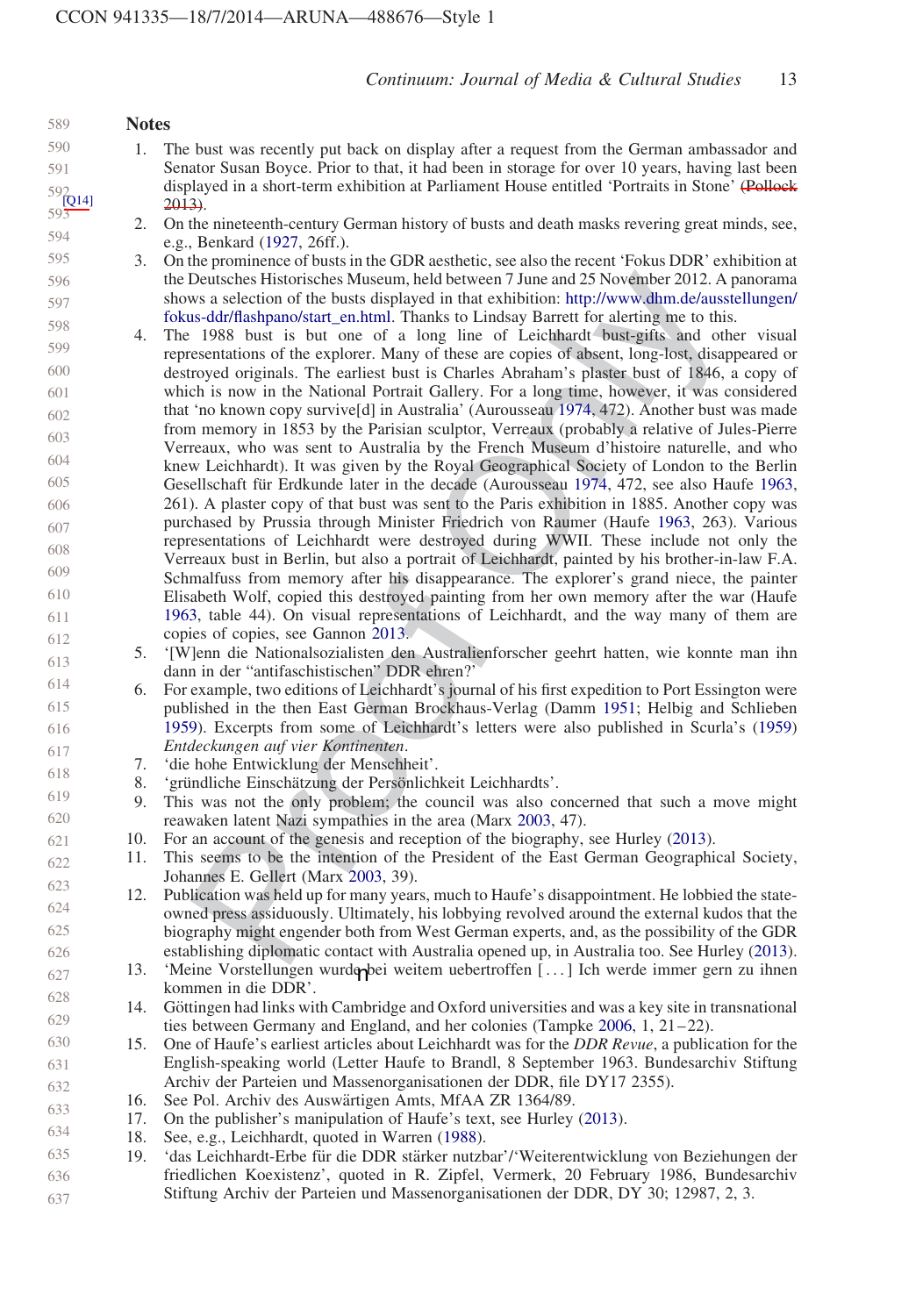- <span id="page-13-0"></span>20. See Monteath [\(2008](#page-15-0)) and also 'Informationsmaterial ueber die sozialistische Partei Australiens', April 1987, Bundesarchiv Stiftung Archiv der Parteien und Massenorganisationen der DDR, DY 30; 12987, 2– 3. 638 639 640
- 21. 'an der Entwicklung der Beziehungen, besonders auf wirtschaftlichen Gebiet', 'Informationsmaterial', April 1987, Bundesarchiv Stiftung Archiv der Parteien und Massenorganisationen der DDR, DY 30; 12987, 2. 641 642
- 22. 'die aktuellen Errungenschaften der DDR in Australien stärker bekanntzumachen'/'unter besonderer Würdigung Ludwig Leichhardts und weiterer deutscher Wissenschaftler'/'eine Ausstellung über die DDR und die Pflege des Leichhardt-Erbes in unserer Republik'. All quotes from R. Zipfel, Vermerk, 20 February 1986, Bundesarchiv Stiftung Archiv der Parteien und Massenorganisationen der DDR, DY 30; 12987, 2-4. 643 644 645 646
- 23. 'begrüßt werden würde'. Letter Götting to Honecker, 14 September 1987, Pol. Arch des Auswaertigen Amts, MfAA ZR 1364/89. 647 648
- 24. For a description of Bicentennial gifts received from other countries, see [Jones, Haynes, and](#page-14-0) Barron (1993, 23-25, 80-81). 649
- 25. See, e.g., Letter Sindermann to Sibraa n.d., Pol. Arch des Auswaertigen Amts, MfAA ZR 1364/89. 650 651
- 26. 'australische Wissenschaftler mit engen BRD-Verbindungen'/'unsere Republik als Staat, der humanistische Traditionen pflegt, darzustellen'. Letter Elm to various addressees, 7 April 1988, Pol. Arch des Auswaertigen Amts, MfAA ZR 1364/89. 652 653 654
- 27. 'Ich habe das gesagt, was ich dachte'. 655
- 28. Letter Elm to various addressees, 7 April 1988, Pol. Arch des Auswaertigen Amts, MfAA ZR 1364/89. 656
	- 29. See, e.g., Zur Vorlage für das Sekretariat des ZK der SED 'Massnahmen zur 200-Jahrfeier Australiens 1988', 5 January 1988. Pol. Arch des Auswaertigen Amts, MfAA ZR 1364/89.
	- 30. 'Schrittmacher einer kolonialen Ausbeutung im Dienste imperialistischer Mächte'.
	- 31. 'Ausrottungspolitik der weißen Siedler' (Haufe [1972,](#page-14-0) 103). Cf. M. Boettcher. 'Aktennotiz', 16 August 1971. Bundesarchiv Stiftung Archiv der Parteien und Massenorganisationen der DDR, DY17 2355.
		- 32. 'sich wandelndes Bild'. From the title the East German anthropologist Frederick G.G. Rose's paper at the conference.
		- 33. On No Fixed Address's music and politics, see, e.g., Castles ([1998](#page-14-0)).
- 34. 'Besiedlung des Kontinentes durch die Europäer'. Zur Vorlage für das Sekretariat des ZK der SED 'Massnahmen zur 200-Jahrfeier Australiens 1988', 5 January 1988. Pol. Arch des Auswaertigen Amts, MfAA ZR 1364/89. 665 666 667
- Notes on contributor Andrew Wright Hurley is a Senior Lecturer in the International Studies programme at UTS. He is the author The Return of 67**[Q13]** Jazz: Joachim Ernst Berendt and West German Cultural Change (Berghahn Books, 2009) and Into the Groove: Popular Music and Contemporary German Fiction (Camden House, forthcoming). He has published widely on German cultural history and on German-Australian topics.

#### **References**

668 669

- Aurousseau, Marcel. 1964. "Sesqui-Centenary of the Birth of Ludwig Leichhardt." The Australian Geographer 9 (3): 176.
- Aurousseau, Marcel, ed. 1968. The Letters of F.W. Leichhardt. Vols. 1-3. London: Cambridge University Press. 676 677
- Aurousseau, Marcel. 1974. "Review of Haufe, Entdeckungsreisen." The Australian Geographer 12 (5): 471– 472. 678
- Benkard, Ernst. 1927. "The History of the Death Mask." In Undying Faces: A Collection of Death Masks, edited by Ernst Benkard and Margaret Green. New York: W.W. Norton. Accessed November 12, 2013. <http://www.undyingfaces.com/info/death-mask-history/> 68**[Q6]** 679 680
- Bennett, Tony. 1992. "Introduction: National Times." In Celebrating the Nation: A Critical Study of Australia's Bicentenary, edited by Tony Bennett, Pat Buckridge, David Carter, and Colin Mercer, xiii– xviii. St Leonards: Allen & Unwin. 682 683 684
- Brunner, Dieter. 2005. "Die Büste nach der Büste. Ein Forschungs- und Ausstellungsprojekt." In Die obere Hälfte. Die Büste seit Auguste Rodin, edited by Dieter Brunner, Marc Gundel, Achim Sommer, and Toni Stoos, 8-9. Bönnigheim: Edition Braus im Wachter Verlag. 685 686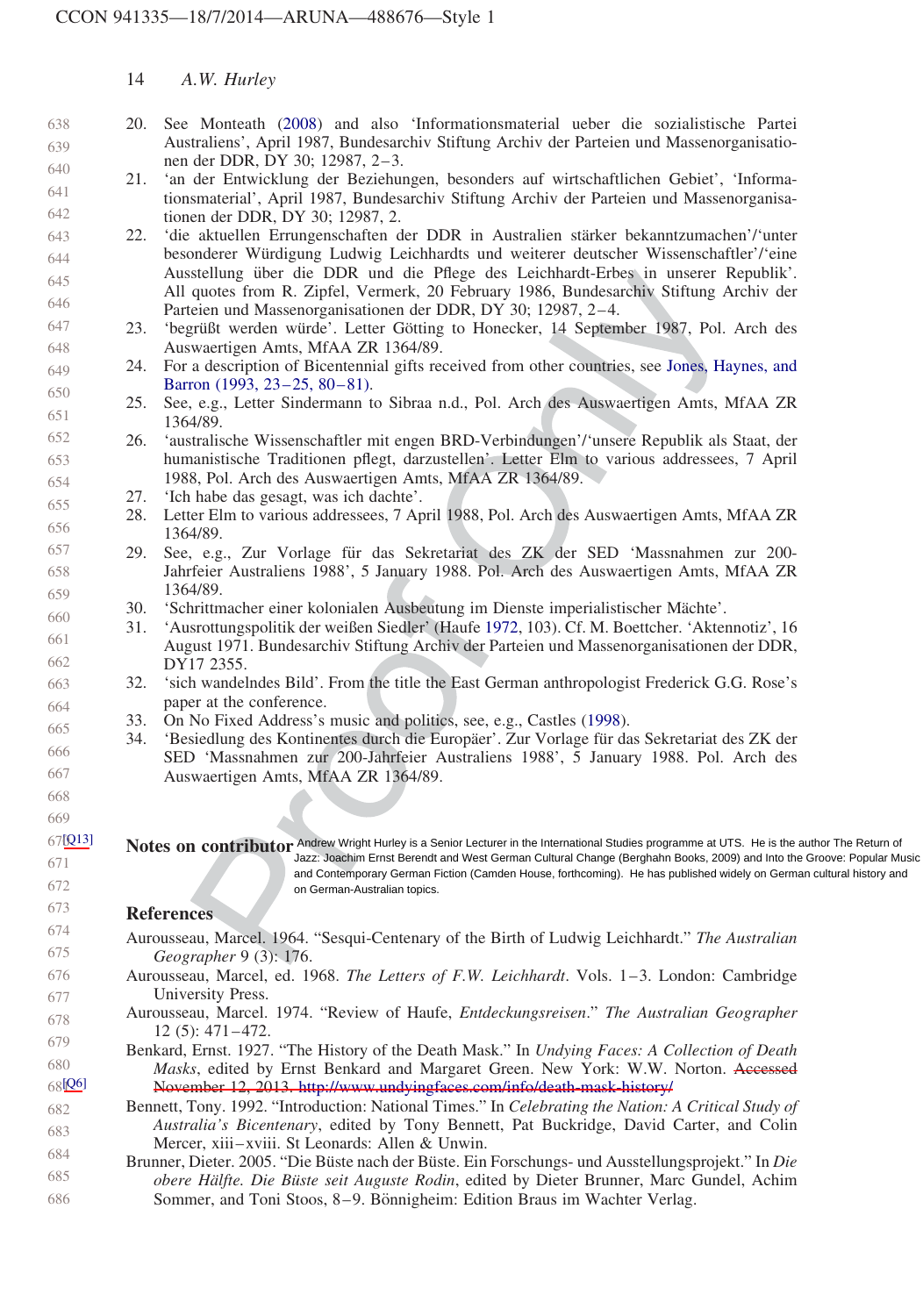- <span id="page-14-0"></span>Castles, John. 1998. "Tjungaringanyi: Aboriginal Rock (1971 – 91)." In Sound Alliances: Indigenous Peoples, Cultural Politics and Popular Music in the Pacific, edited by Philip Haywood, 11 –25. London: Cassell. 687 688 689
- Caute, David. 2003. The Dancer Defects: The Struggle for Cultural Supremacy during the Cold War. Oxford: Oxford University Press. 690
- Chisholm, Alec. 1941. Strange New World. Sydney: Angus and Robertson. 691
- Clark, Katerina. [2001] 2012. "Socialist Realism in Soviet Literature." In From Symbolism to Socialist Realism: A Reader, edited by Irene Maing-Delic, 419–432. Boston, MA: Academic Studies Press.  $69^{[Q7]}$ 692 693
- Cochrane, Peter, and David Goodman. 1992. "The Great Australian Journey: Cultural Logic and Nationalism in the Postmodern Era." In Celebrating the Nation: A Critical Study of Australia's Bicentenary, edited by Tony Bennett, Pat Buckridge, David Carter, and Colin Mercer, 175–190. St Leonards: Allen & Unwin. 695 696 697
- Corleis, Jürgen. 1988. "Australien ehrt seinen berühmtesten Deutschen." Lausitzer Rundschau, Cottbus, April 14. 698 699
- Courier Mail. 1988. "Brisbane. Historic Plaque Makes a Comeback." September 8. 700
- Damm, Hans, ed. 1951. Ins Innere Australiens: Die erste Durchquerung von Brisbane zur Nordküste. Leipzig: Brockhaus Verlag. 701 702
	- Davison, Graeme. 1988. "The Use and Abuse of Australian History." In Making the Bicentenary, Australian Historical Studies, edited by Susan Jason and Stuart Macintyre, 23, 55 –76. Parkville: Faculty of Arts, University of Melbourne.
- Donner, Helmut. 1998. "Das Leichhardt-Bild des 20. Jahrhunderts: Ein Literaturbericht." In Ludwig Leichhardt, edited by Rolf Striegler, Steffen Krestin, Konrad Grunert, and Wolf-Dieter Heym, 34 – 47. Cottbus: Naturwissenschaftlicher Verein der Niederlausitz e.V. 705 706 707
- Fischer, Gerhard. 2009. "Debating the 'German Presence' in Australia. Notes on Research and Research Desiderata." In Migration and Cultural Contact: Germany and Australia, edited by Andrea Bandhauer and Maria Veber, 131– 151. Sydney: Sydney University Press. 708 709
- Foley, Gary. 2012. "Interview with the Author." Sydney, March 30. 710

72[**Q9**]

722 723

730 731

718 719 720

- Freud, Sigmund. [1919] 1999. "The 'Uncanny'." Edited and translated by James Strachey, with Anna Freud, Alix Strachey and Alan Tyson, The Standard Edition of the Complete Psychological Works of Sigmund Freud, Volume XVII (1917 – 1919): An Infantile Neurosis and Other Works, 217–256. London: Vintage.  $^{713}$ [Q8] 711 712
- Gannon, Bill. 2013. "Portraying Leichhardt." Paper presented at Leichhardt's Legacies conference, UTS. 714 715
- Gelder, Ken, and Jane M. Jacobs. 1998. Uncanny Australia: Sacredness and Identity in a Postcolonial Nation. Melbourne: Melbourne University Press. 716 717
	- Granata, Cora. 2009. "The Cold War Politics of Cultural Minorities: Jews and Sorbs in the German Democratic Republic, 1976–1989." German History 27 (1): 60-83.
		- Groys, Boris. [1992] 2012. "The Typology of the Nonexistent." In From Symbolism to Socialist Realism: A Reader, edited by Irene Maing-Delic, 433– 439. Boston, MA: Academic Studies Press.
	- Haufe, Heinz. 1963. "Zum 150. Geburtstag Ludwig Leichhardts." Petermanns Geographische Mitteilungen 4: 259–263.
- Haufe, Heinz. 1972. Entdeckungsreisen in Australien. Ludwig Leichhardt, ein deutsches Forscherschicksal. Berlin: Verlag der Nation. 724 725
- Helbig, Karl, and Hans Joachim Schlieben, eds. 1959. Schicksal im australischen Busch. Vorstoß in das Herz eines Kontinents. Leipzig: Brockhaus Verlag. 726
- Hurley, Andrew. 2013. "Son of the Soil, Proto-Socialist or Free Spirit? Heinz Haufe's Entdeckungsreisen in Australien and the Rehabilitation of Ludwig Leichhardt in East Germany." Limbus 6: 209-224. 727 728 729
	- Hurley, Andrew, and Katrina Schlunke. 2013. "Leichhardt after Leichhardt." Journal of Australian Studies 37 (4): 537-543.
- Hutchinson, John. 1992. "State Festivals, Foundation Myths and Cultural Politics in Immigrant Nations." In Celebrating the Nation: A Critical Study of Australia's Bicentenary, edited by Tony Bennett, Pat Buckridge, David Carter, and Colin Mercer, 3-25. St Leonards: Allen & Unwin. 732 733
- Jones, Michael, Peter Haynes, and Sonia Barron, eds. 1993. Expressing Australia: Art in Parliament House. Canberra: Canberra Press. 734 735